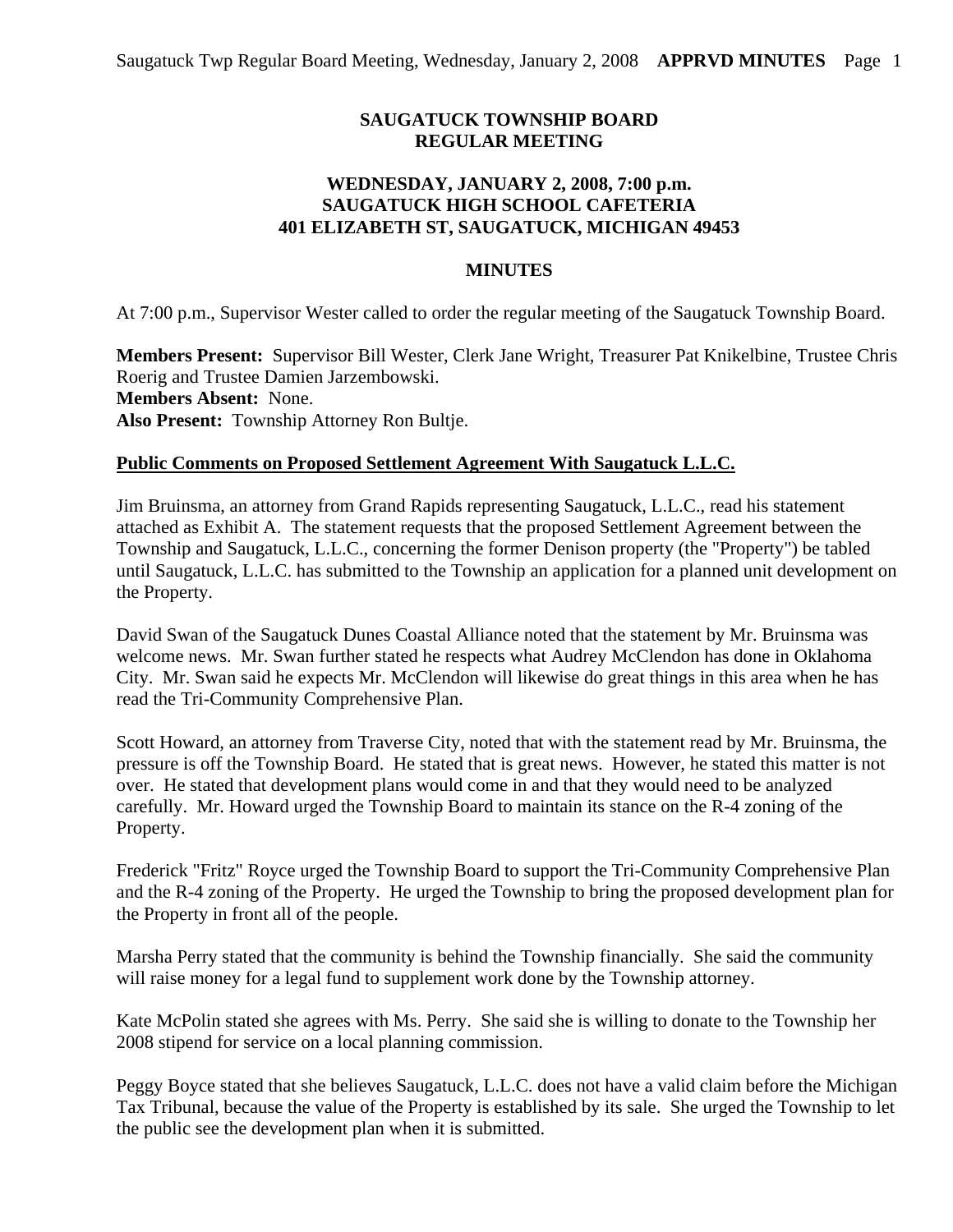Dave Burdick stated that the Township Board needs to stand firm. He said the community will help the Township. He said personally, he would donate his Douglas Planning Commission stipend for 2008 to help the legal defense fund for the Township.

Phil Miller stated that he is pleased with the statement made by Mr. Bruinsma. However, he stated this is a marathon, not a sprint. He indicated that he would be open-minded about the development of the northern portion of the Property, if the development is in compliance with local zoning rules, and if the southern portion of the Property is preserved.

Patti Birkholtz read a letter from Paul McEnroe of Minnesota, who owns property in the Township. In that letter, Mr. McEnroe stated that Saugatuck, L.L.C. has issued ultimatums and has pitted family member against family member. The letter stated that while this mode of operation may be legal, it is not preferred.

Ms. Birkholtz stated that the Property is adjacent to the Saugatuck Dunes State Park, which prohibits all development.

Lisa Lenzo stated that the request by Saugatuck, L.L.C. to relax the R-4 zoning does not make sense when the owner has stated that the R-4 density will not be exceeded anyway. She stated that it further does not make sense for the owner to refuse to sell the Property but also to ask for the valuation of the Property to be reduced. She stated the owner of the Property asks to be trusted but threatens a lawsuit. She urged the Township Board to not give in.

Charles Zoper asked three questions of the Township attorney. In response, Mr. Bultje stated that planned unit developments are allowed in the R-4 Zoning District. He further stated that planned unit developments are allowed in the zoning district in which the Property was previously included, before it was rezoned to the R-4 District. However, Mr. Bultje further explained that a planned unit development cannot exceed the density of the underlying zoning district.

Suzanne Dixon of the League of Women Voters reviewed the goals of that organization. She stated that the loss of the Property would be irrevocable. She urged the Township Board to not give in to Saugatuck, L.L.C.

Lyndelle Herrick of the City of Holland stated that she supports the Township Board. She thanked the Township Board for its time and dedication. She congratulated the Township Board for allowing such open public debate on this issue.

Dayle Harrison said that it sounds like good news to table the proposed Settlement Agreement until a planned unit development application is received from Saugatuck, L.L.C. He said in the interim, the Township needs to establish a millage in order to purchase the Property from Mr. McClendon. Alternatively, he stated the Township needs to very closely monitor any development on the north portion of the Property. He noted that 80 units on the north portion of the Property may be too many.

Mr. Harrison stated that when Saugatuck, L.L.C. made its appeal to the Michigan Tax Tribunal, it breached the 2006 Cooperation Agreement it had with the Township. He asked why the Township Board does not hire legal counsel to defend the Township against that tax appeal. He stated that the Township should have had a full public hearing on this new proposed Settlement Agreement.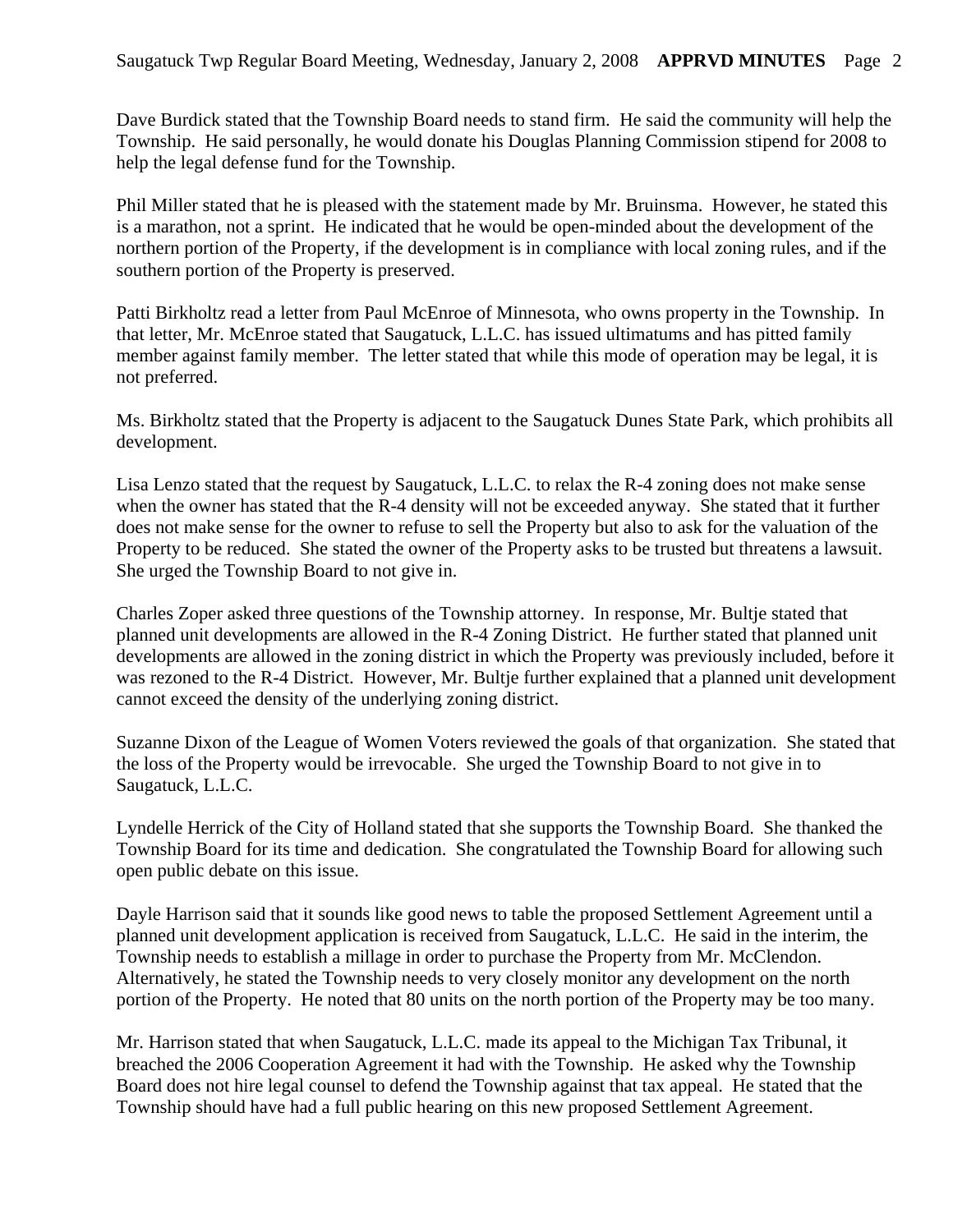Tracey Shafroth read a letter from Jill and John Winston. That letter urged the Township Board to maintain the R-4 zoning of the Property and to support the Tri-Community Comprehensive Plan.

Nick Cappelletti asked for a question and answer session with the Township Board. He said that at the December 19, 2007 Township Board meeting, after all of the public comment, Mr. Bultje's statement took the air out of the meeting room. He urged the Township Board to hold public hearings as this matter progresses. He said the Township Board should generally rely upon its attorney, but sometimes the Township Board may need to disagree with its attorney.

Bonnie Wilkins thanked the Township Board for working so hard on this matter. She thanked Mr. McClendon for listening to the public.

Steve McKown stated that the request by Saugatuck, L.L.C. to table the proposed Settlement Agreement was good news. However, he said this is simply the start of a long process. He urged the Township Board to be open with the community. He urged the Township Board to communicate closely with the Planning Commission. He urged the Township to be skeptical of the developer of the Property.

Joe Milauckas agreed that it is good news that Saugatuck, L.L.C. wants to table the proposed Settlement Agreement until it has submitted a planned unit development application. He thanked the audience for its comments, and he especially thanked Chris Roerig for delaying this matter at the Township Board meeting on December 5, 2007.

Jane Dickie stated that Mr. McClendon is playing a game and that the Township should be skeptical of trusting him. She said that he divides families and he has asked the Township Board to make secret agreements. She stated that he should tithe like she does and give the Property to the community.

Terry Burns thanked the Township Board and the public for all the work done on this matter. He stated that tabling the proposed Settlement Agreement pending the submission of a planned unit development application is just a first step.

Christian Burkey, a junior at Saugatuck High School, stated that all men are created equal. He stated that the Township Board should represent the majority of its constituents, who are opposed to the proposed Settlement Agreement.

Dick Waskin noted that in the past he had paid the necessary fees in order to enjoy the southern portion of the Property. However, he stated that the northern portion of the Property has always been private. He stated that once dwelling units are constructed there, even with the R-4 zoning, nothing will have been gained if the area remains private. He stated there is no free public access to Lake Michigan in the Township. He urged the Township to keep that in mind and to try to obtain such free access.

Brad Dykstra of Manlius Township urged the Township Board to maintain the R-4 zoning of the Property. He stated it would be wrong to develop this Property. He stated that federal laws protect the right of the Township to regulate the development of land.

Cynthia McKean stated that this issue before the Township Board may be the most important decision it will ever make. She stated that the proposed Settlement Agreement would admit that the Township failed to give proper notice when it rezoned the Property to the R-4 District. She stated the proposed Settlement Agreement would open the Township up to a huge lawsuit. She stated that Mr. Bultje really does not have the welfare of the Township as his concern. She said she is unable to understand why the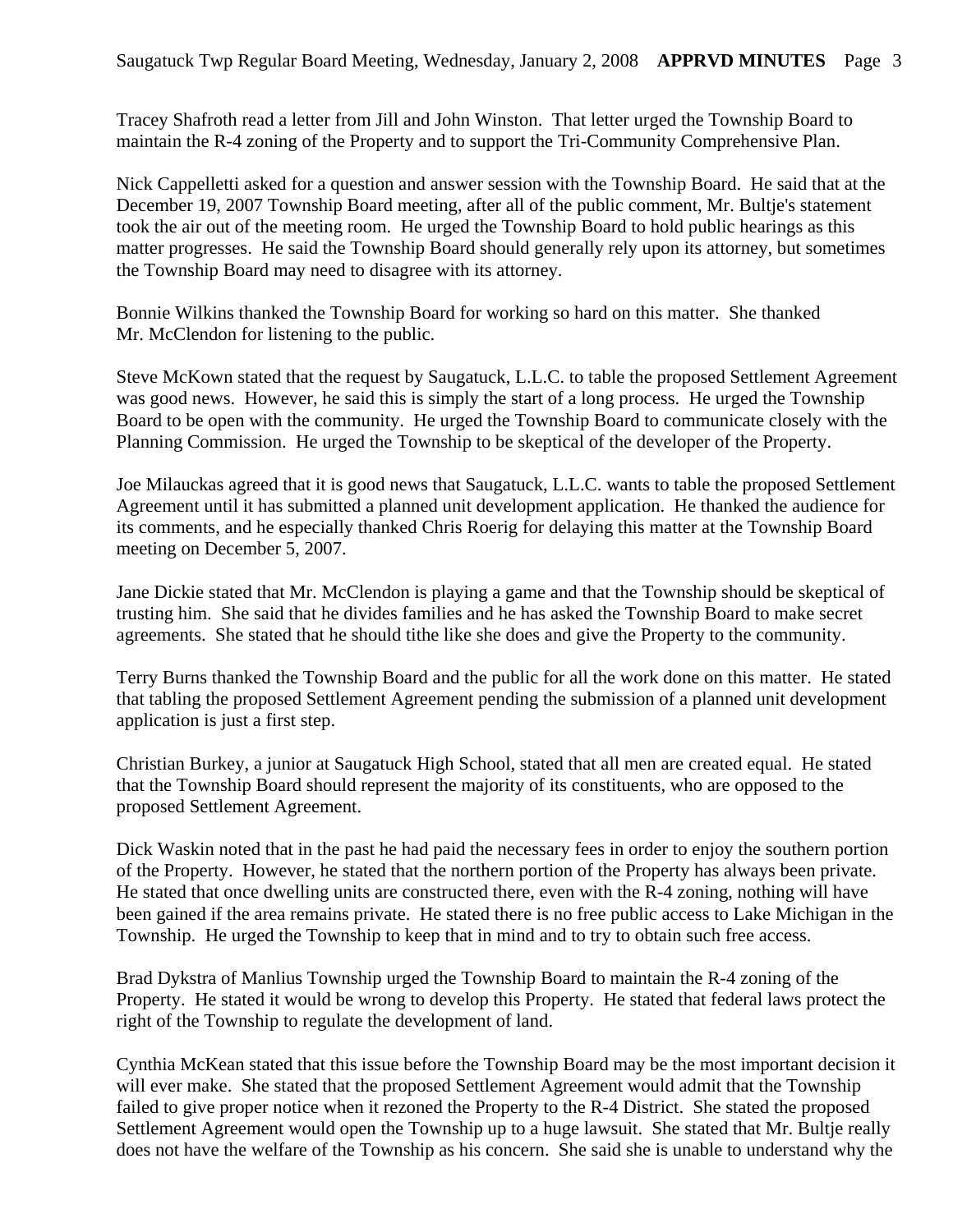Township Board would have hired Mr. Bultje in the first place, and she is further confused why the Township Board would continue to employ him given his poor performance to date.

Rachel Hood of the West Michigan Environmental Action Council encouraged the Township Board to uphold the R-4 zoning of the Property and to support the Tri-Community Comprehensive Plan.

Donald Battjes stated that the parties need to talk. He said the process should be slowed down. He said the Township should give the public lots of notice before any action is taken. He said the Township should not allow any development to violate this sacred place.

Mike O'Brien stated that if Mr. McClendon loves the area, he needs to stop threatening lawsuits. He suggested that the Township Board vote the proposed Settlement Agreement down, rather than tabling it. He said then Mr. McClendon could focus on his development plan for the Property.

Maggie Conklin encouraged the Township Board to look forward rather than looking back. She stated the Property has always been private, and the fact is the State of Michigan is not in an economic position to buy the Property. She said that the Township needs more information and more time.

Allison Swan stated that a person from another state should not be allowed to divide the area residents. Rather, the area residents should all stick together.

Hearing no further comments, Mr. Wester closed the public comment section of the meeting at 8:30 p.m.

Mr. Roerig read the attached statement.

Mr. Jarzembowski stated that he previously was surprised to get a last minute draft of the proposed Settlement Agreement designed to protect Mr. McClendon. He was later surprised to be told that he needed to approve that Agreement. He indicated that people with money can be intimidating, even to a good attorney. He indicated the whole Township Board was intimidated. He thanked the public for speaking out against the proposed Settlement Agreement.

**Approval of Agenda:** Wester then brought the consent agenda to the floor for approval.

- A. Accounts Payable
	- i. A.D. BOS through XTREME CLEANING LLC Total to be paid \$18,433.24
	- ii. Checks issued to be post-audited (check register attached)
- B. Payroll (check register attached)
- C. Approval of Minutes
	- i. December 5, 2007 Special Township Board Meeting
	- ii. December 5, 2007 Regular Township Board Meeting
	- iii. December 19, 2007 Special Joint Meeting
	- iv. December 19, 2007 Special Township Board Meeting

**Motion by Wright, seconded by Knikelbine to approve the consent agenda as presented**. Carried unanimously by voice vote.

**Correspondence:** Wester stated he received many letters all with the same tone requesting to uphold the R4 zoning.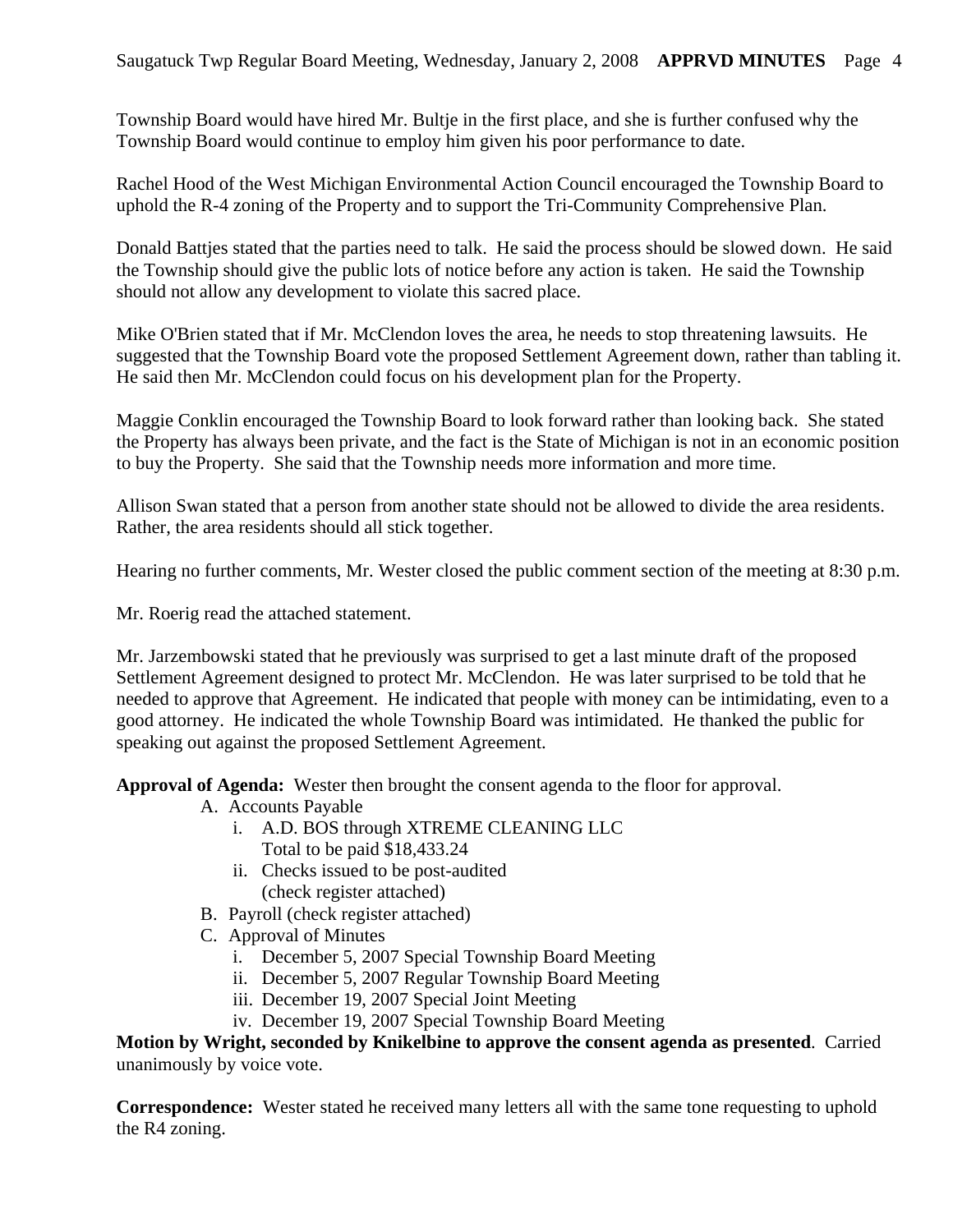## **Unfinished Business:**

## **Proposed Settlement Agreement With Saugatuck, L.L.C.**

Ms. Wright stated that she is glad that the Township will receive from Saugatuck, L.L.C. a planned unit development application before the Township Board needs to act on the proposed Settlement Agreement. She moved to table consideration of the proposed Settlement Agreement until Saugatuck, L.L.C. has submitted an appropriate planned unit development application and the Planning Commission has considered that application.

Ms. Knikelbine seconded the motion.

Mr. Roerig asked why the Township would not proceed with the Tax Tribunal proceeding. The Township Assessor indicated that if the tax appeal is withdrawn, there is nothing for the Township to do.

Mr. Bultje advised that the statement from Saugatuck, L.L.C., as read at this meeting and as submitted in writing to the Township, is that Saugatuck, L.L.C. will simply agree to "stay" the 2007 real estate Tax Tribunal cases for a period of one year.

A discussion was held concerning the placement of a deadline upon Saugatuck, L.L.C. to submit a planned unit development application to the Township. No motion was made concerning any deadline.

Mr. Jarzembowski indicated that the Township Board should consider using other people to work with Mr. Bultje to review the proposed Settlement Agreement while it is tabled.

\_\_\_\_\_\_\_\_\_\_\_\_\_\_\_\_\_\_\_\_\_\_\_\_\_\_\_\_\_\_\_\_\_\_\_\_\_ \_\_\_\_\_\_\_\_\_\_\_\_\_\_\_\_\_\_\_\_\_\_\_

\_\_\_\_\_\_\_\_\_\_\_\_\_\_\_\_\_\_\_\_\_\_\_\_\_\_\_\_\_\_\_\_\_\_\_\_\_ \_\_\_\_\_\_\_\_\_\_\_\_\_\_\_\_\_\_\_\_\_\_\_

The motion passed unanimously by voice vote.

### **Adjournment**

The meeting was declared adjourned by Mr. Wester at 8:54 p.m.

Jane Wright, CMC, Township Clerk Date

Bill Wester, Township Supervisor Date